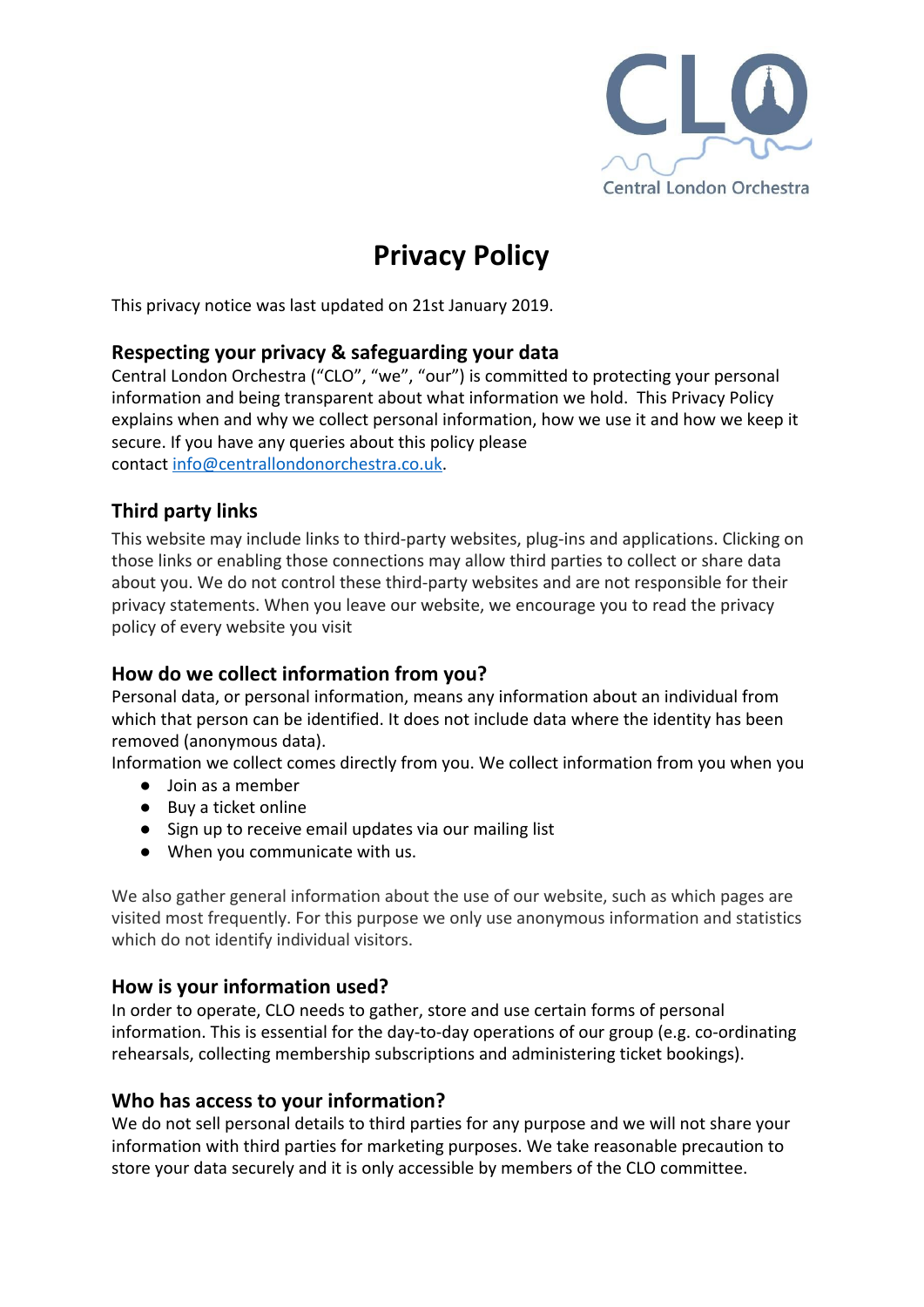If you have completed a Gift Aid declaration with us, this information will be passed to HMRC in order to process the Gift Aid claim and will be subject to **[HMRC's Privacy Policy](https://www.gov.uk/government/publications/data-protection-act-dpa-information-hm-revenue-and-customs-hold-about-you)**. If you write to us through our website this data is held by [Wix.com](https://www.wix.com/) and is subject to the [Wix](https://www.wix.com/about/privacy) [privacy policy](https://www.wix.com/about/privacy).

Our tickets are processed through [Wix.com](https://www.wix.com/) and Stripe.com and are subject to the [Wix](https://www.wix.com/about/privacy) [privacy policy](https://www.wix.com/about/privacy) and the [Stripe privacy policy](https://stripe.com/gb/privacy). These details are then shared with us.

# **What information do we collect and why?**

# **CLO members and players**

When you join CLO, we collect and store information including your email address, gift aid declaration and home address in order to administer your membership. We will use this information to contact you regarding group membership administration and activities. We also store details of members' expected and actual attendance at rehearsals. Players' names and contact details of non-members or previous/non-active members may be maintained by our orchestra manager with your consent, in order to invite you to play in certain concerts.

### **Audience Members**

We need to collect data on those booking & purchasing tickets via our website to allow you to access our concert(s). This data will only be used for administering access to the concert(s) for which you have booked and will not be used to send you marketing/promotional messages from the group unless you have asked to receive this via our mailing list.

# **Mailing List**

If you submit the mailing list form, requesting information from CLO regarding our news & events, your information will be stored by [Wix.com](https://www.wix.com/) and emailed to the CLO committee. You may unsubscribe from this list at any time (See Your Rights below).

# **Enquiries**

If you write a message to us via the form on our website this information is held by [Wix.com](https://www.wix.com/) and emailed to select committee members so that the most suitable member of the team can respond quickly and appropriately.

# **How long do we keep your data?**

We review all personal data at least every two years and remove data where we no longer have a legitimate reason to keep it. If you sign up to our mailing list, we will continue sending you updates until you choose to unsubscribe.

In some cases data is retained based on statutory requirements such as Gift Aid declarations and details of payments made and received.

# **Your rights**

You have the following rights related to your personal data:

- The right to request a copy of personal information held about you
- The right to request that inaccuracies be corrected